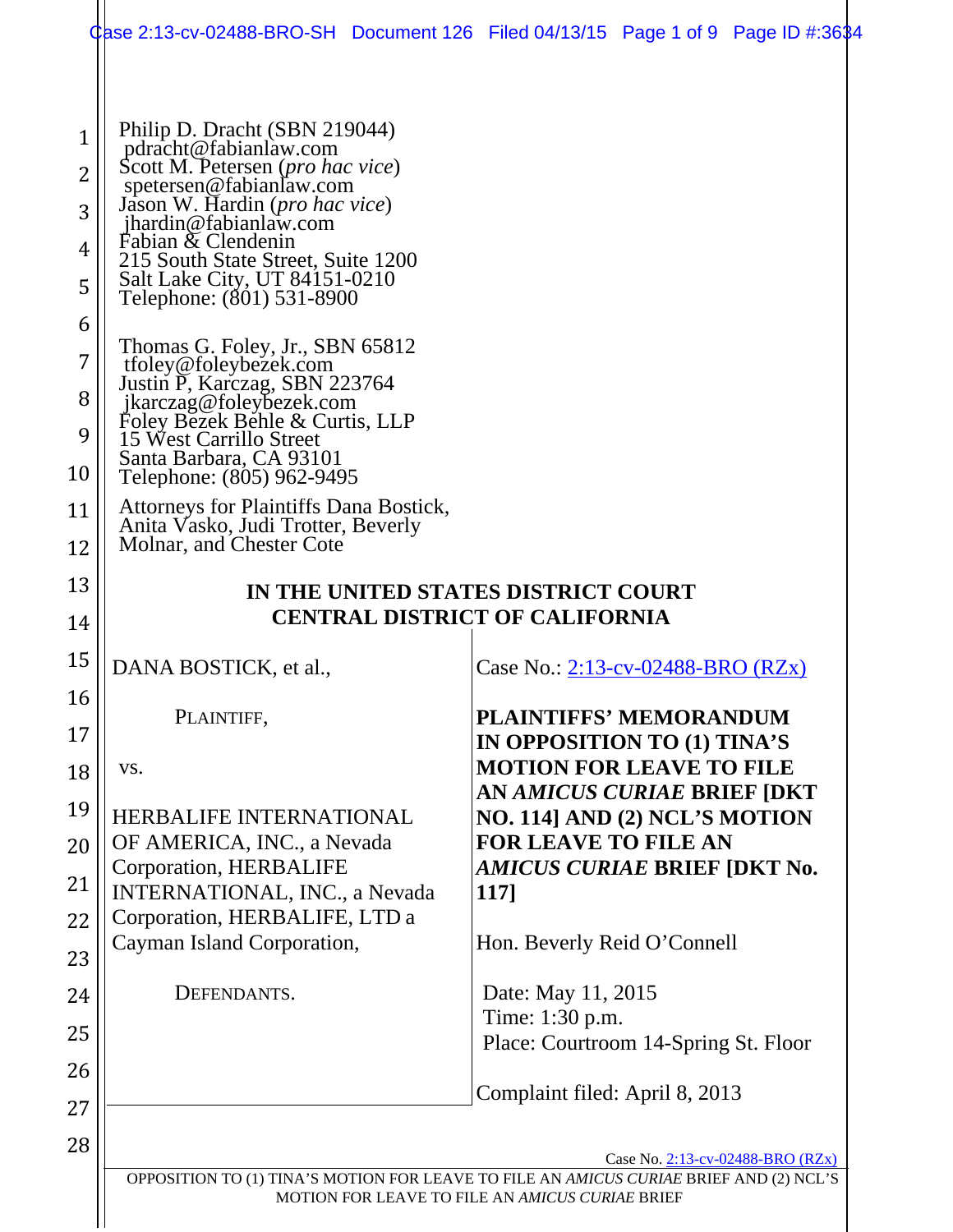# 1

2

3

4

5

6

7

8

9

10

11

12

13

14

15

16

17

18

19

20

21

22

23

24

25

26

27

## **I. BACKGROUND AND INTRODUCTION**

On April 8, 2013, Dana Bostick, on behalf of himself and others similarly situated, filed a complaint against Herbalife International of America, Inc., Herbalife International, Inc., and Herbalife Ltd.

On October 31, 2014, Plaintiffs and Defendants entered into a Stipulation of Settlement ("Settlement Agreement"). The Settlement Agreement provides (1) economic relief for the Settlement Class through cash awards and refunds for returned product and (2) thirteen specific agreed-to corporate reforms. After careful consideration, this Court entered an order granting preliminary approval of the Settlement Agreement and directed that notice of the settlement be disseminated to the Class (the "Preliminary Approval Order"). Dkt. No. 105.

On March 16, 2015, two corporations who are not class members but who call themselves "Truth In Advertising, Inc." ("TINA") and "National Consumers League Inc." ("NCL") filed motions for leave to file *amicus curiae* briefs in opposition to the settlement. Dkt. No. 114 (TINA's brief); Dkt. No. 117 (NCL's brief). Both claim their purpose and accompanying brief is to object to the Settlement Agreement as "fundamentally unfair to the class members." Dkt. No. 114 at 1; Dkt. No. 117 at 1. Their motions are essentially identical. Even the summaries of what they claim their proposed *amicus* briefs provide are identical.

The Court should deny both motions. Neither TINA nor NCL offer the Court helpful information or a unique perspective; TINA and NCL do not represent Class Members' interests; and neither TINA nor NCL have provided important disclosures required of amici to disclose any possible bias or motives they may have.

## **II. ARGUMENT**

Whether to consider an *amicus* brief is solely within the discretion of the court, however, *amicus* briefing is seldom appropriate at the trial court level where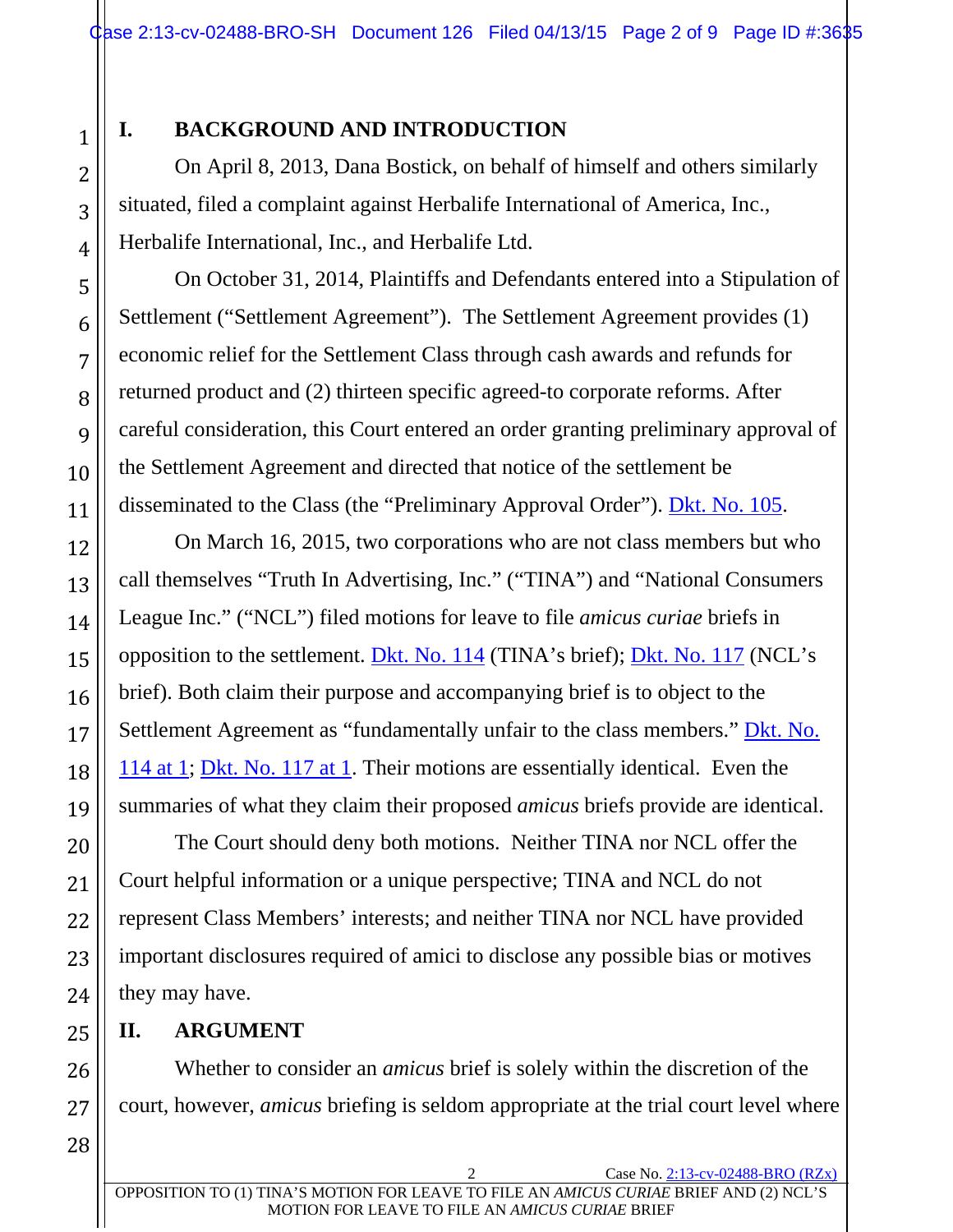the parties are adequately represented by experienced counsel.<sup>1</sup> The extensive discretion of district courts is such that the denial of permission to appear as *amicus curiae* is not subject to appeal.<sup>2</sup> In order to guide district courts faced with the request of a proposed *amicus curiae* the First Circuit has instructed:

we believe a district court lacking joint consent of the parties should go slow in accepting, and even slower in inviting, an amicus brief unless, as a party, although short of a right to intervene, the amicus has a special interest that justifies his having a say, or unless the court feels that existing counsel may need supplementing assistance.<sup>3</sup>

**A. The "Perspective" TINA and NCL Seek to Provide Is Unhelpful.**

The role of *amicus curiae* is to assist "in a case of general public interest, supplementing the efforts of counsel, and drawing the court's attention to law that escaped consideration."<sup>4</sup> They should assist the Court, and "give[] information of some matter of law in regard to which the court is doubtful or mistaken,' rather than one who gives a highly partisan, . . . account of the facts."<sup>5</sup> To be true *amicus curiae*, TINA and NCL have the burden of "showing that [their] participation is useful to or otherwise desirable to the court."<sup>6</sup> Their motions and proposed briefs,

Case No. 2:13-cv-02488-BRO (RZx)

 <sup>1</sup> *See Ryan v. CFTC*, 125 F.3d 1062, 1063 (7th Cir. 1997); *Sonoma Falls Developers, LLC v. Nevada Gold & Casinos, Inc.*, 272 F. Supp. 2d 919, 925 (N.D. Cal. 2003) (District courts welcome amicus briefs "if the amicus has 'unique information or perspective that can help the court beyond the help that the lawyers for the parties are able to provide.'") (quoting *Cobell v. Norton,* 246 F Supp 2d 59, 62 (D.D.C.2003).

<sup>2</sup> *Palladino v. Governor of Pennsylvania*, 589 F. App'x 61, 64 n. 2 (3d Cir. 2014) (noting that its "jurisdiction would not extend to the District Court's decision denying Schneller leave to act as amicus curiae"); *S.E.C. v. Better Life Club of Am., Inc*., No. 98-5006, 1998 WL 389102, at \*1 (D.C. Cir. June 1, 1998) ("the denial of a motion to participate as amicus curiae is not appealable."); *Boston & Providence R. R. Stockholders Dev. Grp. v. Smith*, 333 F.2d 651, 652 (2d Cir. 1964) ( "A denial of a motion to intervene as amicus curiae is not appealable").

<sup>3</sup> *Strasser v. Doorley*, 432 F.2d 567, 569 (1st Cir. 1970).

<sup>4</sup> *Miller-Wohl Co.*, 694 F.2d 203, 204.

<sup>5</sup> *New England Patriots Football Club, Inc. v. Univ. of Colorado*, 592 F.2d 1196, 1198 (1st Cir. 1979) (quoting 1 Bouvier's Law Dictionary 188 (3d ed. 1914)) (internal citations omitted).

<sup>6</sup> *In re Roxford Foods Litig*., 790 F. Supp. 987, 997 (E.D. Cal. 1991) (quoting *United States v. Louisiana*, 751 F.Supp. 608, 620 (E.D.La.1990)).

OPPOSITION TO (1) TINA'S MOTION FOR LEAVE TO FILE AN *AMICUS CURIAE* BRIEF AND (2) NCL'S MOTION FOR LEAVE TO FILE AN *AMICUS CURIAE* BRIEF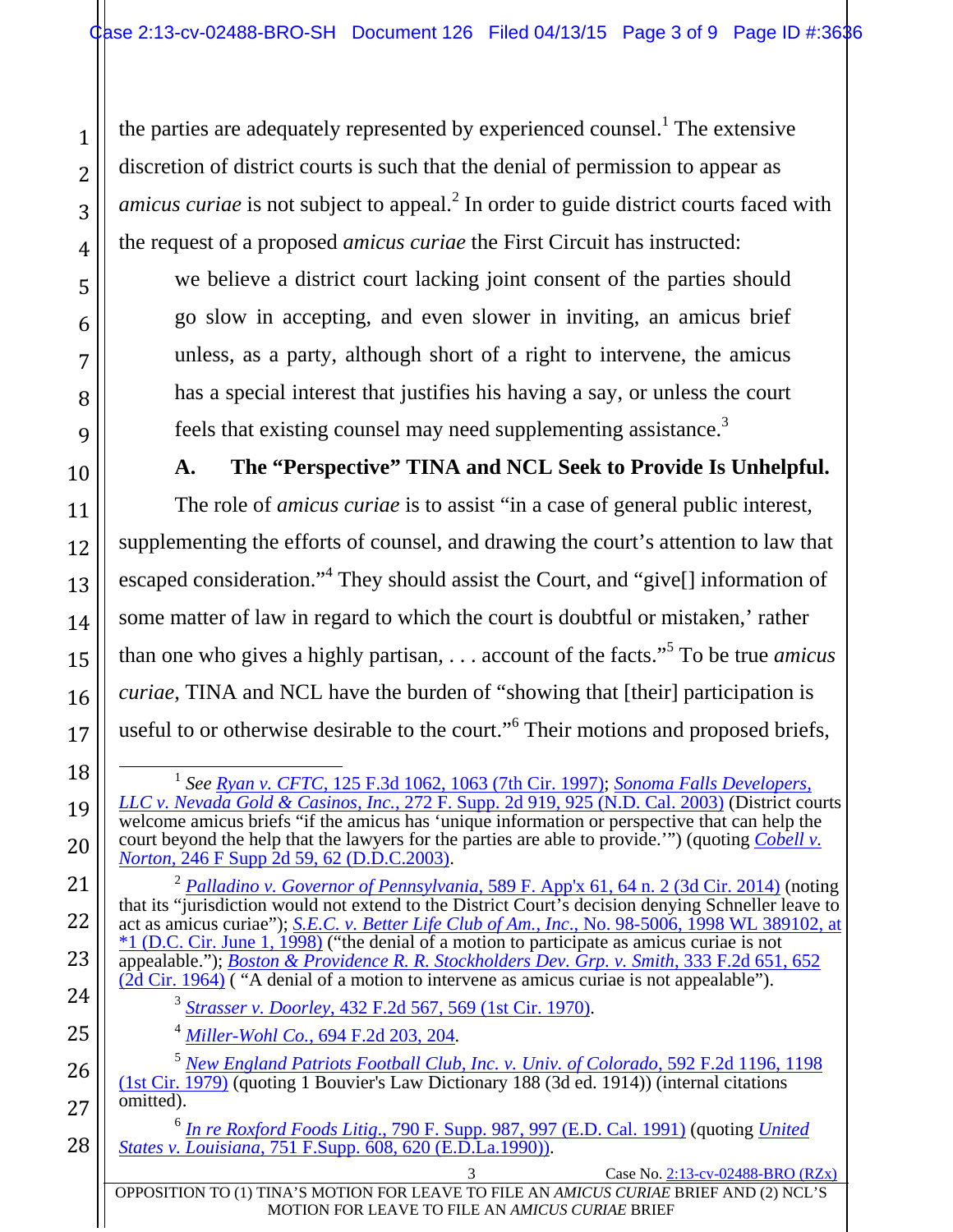however, provide no such assistance and, therefore, fail to meet their burden of showing helpfulness.

TINA and NCL's amicus briefs offer nothing more to the court than a cursory comparison of the allegations of Plaintiffs' latest complaint with the Settlement Agreement. Their analysis lacks any substance, and ignores the extensive discovery between the parties, which included: (1) preparing and overseeing massive written discovery to Herbalife and discovery responses by the named Plaintiffs; (2) analyzing over 148,000 pages of internal Herbalife documents that were produced, including several gigabytes of confidential Herbalife data, numerous documents provided by former Herbalife members or distributors and other persons, and large amounts of Herbalife's public materials and other publicly available documents; (3) participating in several depositions; (4) participating in interviews with former Herbalife members or distributors; (5) participating in site inspections of Herbalife's quality control facilities, research and development facilities, Los Angeles distribution center and a Los Angeles area nutrition club; and (6) selecting and consulting with experts (including an economist for class certification). TINA and NCL seek to advocate their position with no idea who or how many class members have made claims, what those claims currently look like, or whether the settlement fairly and adequately addresses them.

*Amicus curiae* are traditionally non-partisan providers of a *legal* perspective or *information* to the court,<sup>7</sup> but TINA and NCL offer only unhelpful and unnecessary conclusions. As one court explained: "A district court must keep in mind the differences between the trial and appellate court forums in determining whether it is appropriate to allow an *amicus curiae* to participate. Chief among those differences is that a district court resolves fact issues. '*An amicus who argues* 

 <sup>7</sup> *Funbus Systems, Inc. v. California Public Utilities Com.*, 801 F.2d 1120, 1124–25 (9th Cir.1986).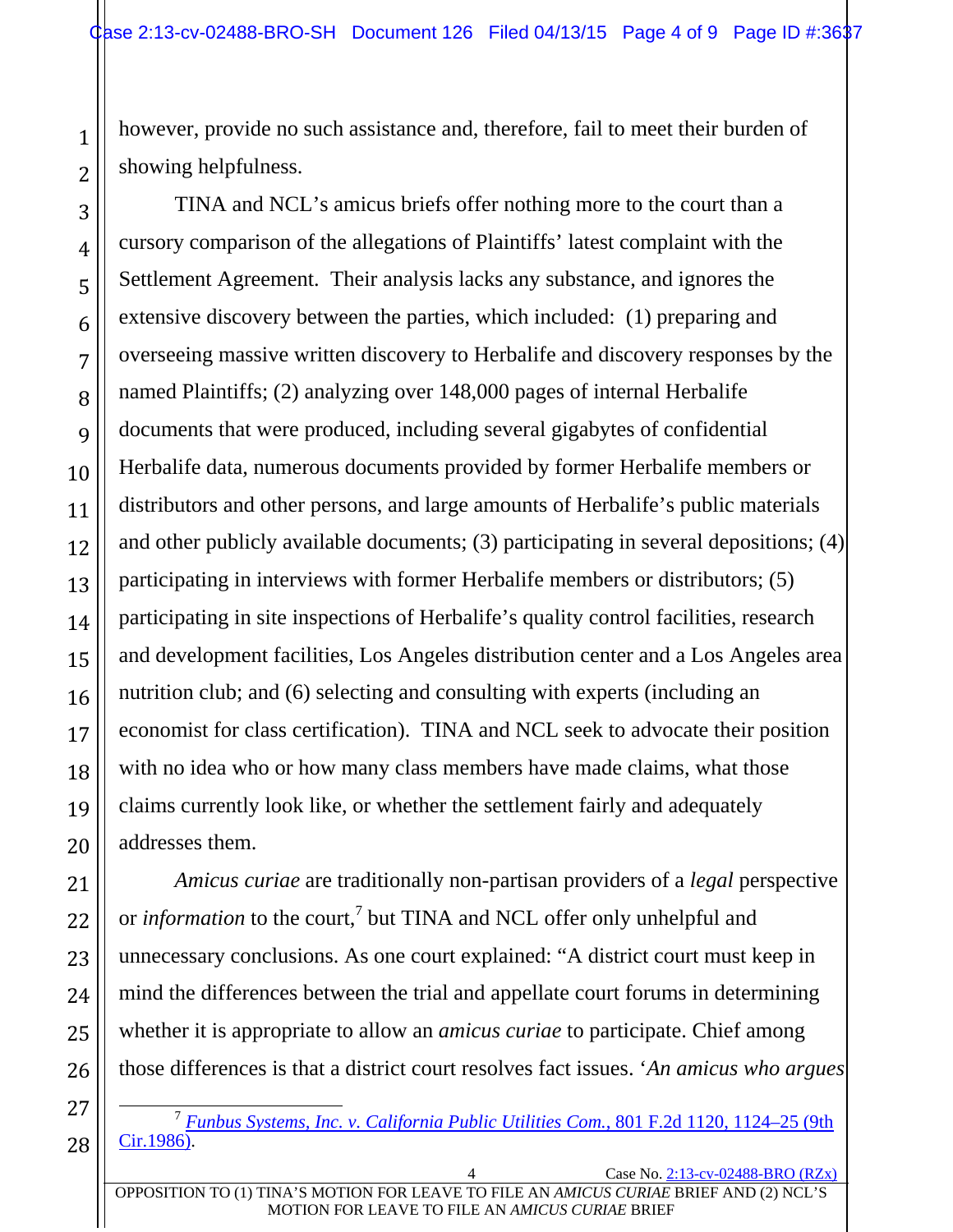facts should rarely be welcomed.<sup>'"8</sup> Yet that is precisely what TINA and NCL's briefs do: argue in an unsupported and conclusory matter that the allegations in Plaintiffs' Amended Complaint are factually correct and that the settlement should therefore not be approved. *See, e.g.,* Dkt. No. 117 at 2 (noting NCL's conclusion "that Herbalife is in fact a sophisticated pyramid scheme."); **Dkt. No. 114 at 3** ("TINA.org opposes the proposed settlement"). This type of cursory analysis does not aid the Court with anything, let alone "unique information or perspective that can help the court beyond the help that the lawyers for the parties are able to provide."<sup>9</sup>

In truth, TINA and NCL are objectors without standing masquerading as *amici*. Contrary to the purpose of an *amicus* filing, both TINA and NCL claim to represent "consumers" in some capacity, Dkt. No. 117 at 1 & Dkt. No. 114 at 1, but they both ultimately concede their real purpose is to object to the settlement. *See, e.g., Dkt.* No. 117 at 2 (noting NCL's conclusion "that Herbalife is in fact a sophisticated pyramid scheme."); Dkt. No. 114 at 3 ("TINA.org opposes the proposed settlement"). *Amicus curiae* are not parties to the litigation,<sup>10</sup> and therefore "*amicus* has been consistently precluded from . . . participating and assuming control of the controversy in a totally adversarial fashion."<sup>11</sup> The true purpose of an *amicus curiae* should not be abused or twisted into a means for non-

26

27

28

1

2

3

4

5

6

7

8

9

10

11

12

13

14

15

16

17

18

19

20

\*1 (S.D. Tex. Nov. 14, 2007) (quoting *Strasser v. Doorley*, 432 F.2d 567, 569 (1st Cir. 1970)); *see also Acra Turf Club, LLC v. Zanzuccki*, No. CIV.A. 12-2775 MAS, 2014 WL 5465870, at \*5 (D.N.J. Oct. 28, 2014) (noting that an *amicus* are less likely to be helpful at the district court level) (italics added). <sup>9</sup> *Merritt v. McKenney*, No. C 13-01491 JSW, 2013 WL 4552672 at \*4 (N.D. Cal. Aug. 27, 2013) (*citing Miller-Wohl Co.*, 694 F.2d 203). <sup>10</sup> *Miller-Wohl Co. v. Comm'r of Labor & Indus. State of Mont.*, 694 F.2d 203, 204 (9th Cir. 1982)*.* <sup>11</sup> *U.S. v. State of Mich.*, 940 F.2d 143, 165 (6th Cir. 1991); *Singleton v. Wulff,* 428 U.S. 

 <sup>8</sup> *Club v. Fed. Emergency Mgmt. Agency*, No. CIV.A. H-07-0608, 2007 WL 3472851, at

106, 113-14 (1976) ("[T]he courts should not adjudicate such rights unnecessarily, and it may be that in fact the holders of those rights either do not wish to assert them, or will be able to enjoy them regardless of whether the in-court litigant is successful or not.")

Case No. 2:13-cv-02488-BRO (RZx)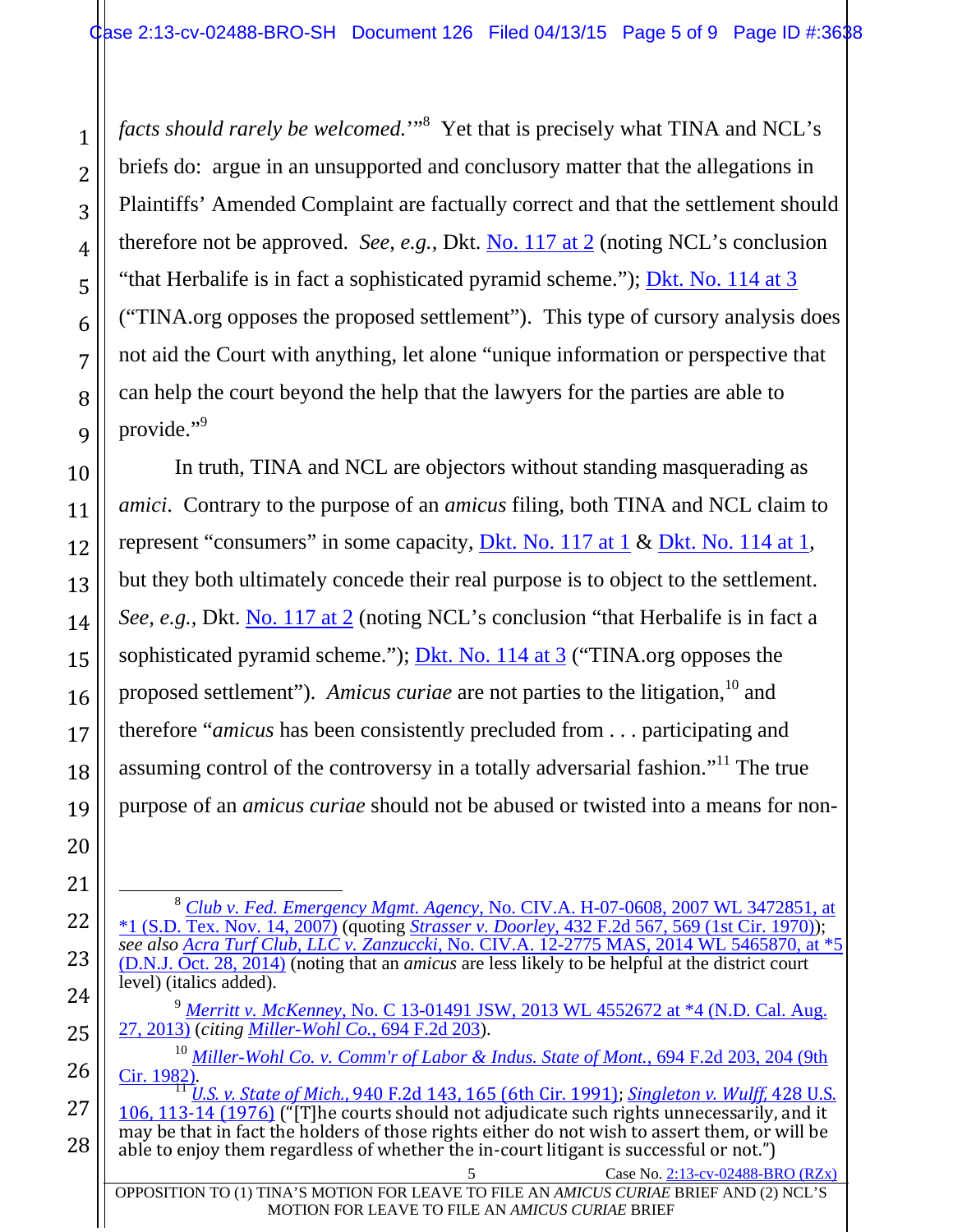parties to circumvent the more stringent requirements of intervention and standing in order to control the litigation.

**B. TINA and NCL Do Not Represent the Class Members' Interests.** 

As non-parties who have suffered no actual or prospective injury, TINA and NCL appear, unarmed with any details save those from the press and the docket, and ask the Court to let them second-guess the favorable settlement reached following arms-length negotiations. If TINA and NCL have their way, Class Members who are owed money under the Settlement Agreement would not be permitted to settle their grievances and, instead, must litigate based on two nonparty entities' desire to move forward with litigation that presumably benefits TINA and NCL's interests—not the interests of Class Members. TINA itself has acknowledged what this would mean for the Class Members:

[P]yramid schemes cannot be fixed. The bad parts cannot be excised from the rest of the organization. The only remedy for an illegal pyramid scheme is the complete and irreversible destruction of the company. As a result, in those cases where the company does not immediately lie down and die, such accusations of wrongdoing inevitably lead to a long, protracted legal battle that consumes an obscene amount of money and a multitude of man hours. $^{12}$ 

In its Preliminary Approval Order, the Court preliminarily concluded that Plaintiffs are adequately represented and that a preliminary assessment of the Settlement Agreement shows it to be fair, reasonable and adequate. Dkt. No. 104

 <sup>12</sup> https://www.truthinadvertising.org/not-your-grandmas-tupperware-mlms-vs-pyramidschemes/.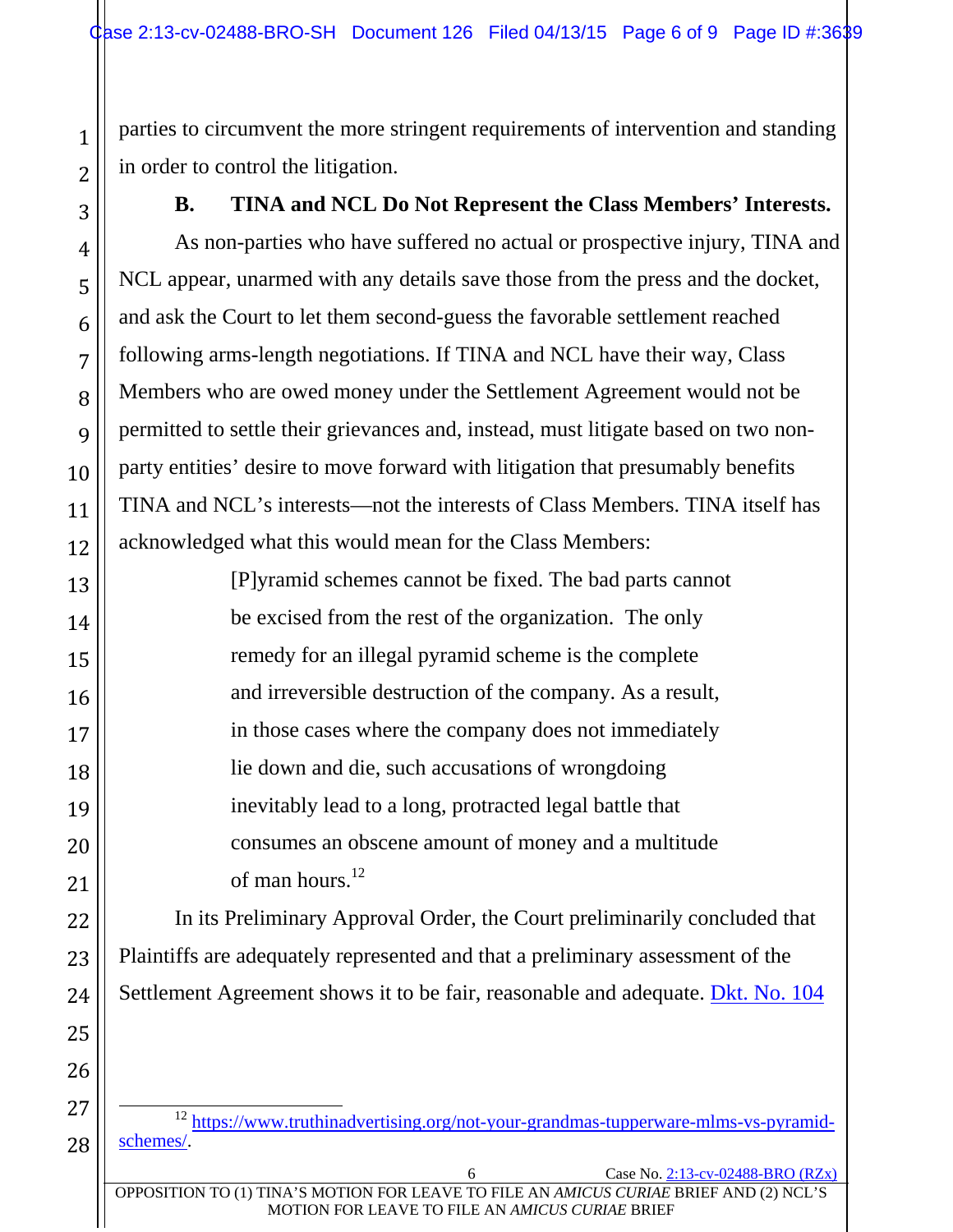$\P$  7 & 9.<sup>13</sup> Objections have been filed in this case and the objectors have legal counsel. Thus, the Court does not need non-parties who do not act in the interest of Class Members objecting to a proposed settlement when some Class Members have already done so. This is especially true where the proposed *amici* add nothing new to the assertions already made by objectors.

#### **C. Appellate Rule 29 Supports Denial of the Motions.**

While Rule 29 of the Federal Rules of Appellate Procedure does not specifically apply to district courts, many district courts look to the rule for guidance in determining whether an amicus brief should be considered.<sup>14</sup> Rule 29 requires *amicus curiae* corporations to include "a disclosure statement like that required of parties by Rule 26.1." Rule 26.1 requires a statement that "identifies any parent corporation and any publicly held corporation that owns 10% or more of its stock or states that there is no such corporation."<sup>15</sup> In addition, Rule 29(5)(c) requires an *amicus curiae* to state whether "a person--other than the amicus curiae, its members, or its counsel--contributed money that was intended to fund preparing or submitting the brief and, if so, identifies each such person."<sup>16</sup>

TINA and NCL have failed to comply with any of the disclosure requirements of Rule 29, leaving the Court unable to assess whether any financial

<sup>15</sup> Fed. R. App. P. 26.1.<br><sup>16</sup> Fed. R. App. P. 29(5)(c)

Case No. 2:13-cv-02488-BRO (RZx)

<sup>&</sup>lt;sup>13</sup> Contrary to the assertions of both TINA and NCL, the fact of settlement itself does not remove, and has not removed, the adversarial nature of the settling parties. Plaintiffs continue to negotiate with Herbalife to allow for late filing of claims and additional clarifications to the Settlement Agreement that provide additional benefits to the class. In addition, Plaintiffs intend to move the Court to increase the payout percentage under section 4.4.5 of the Settlement Agreement to maximize the settlement benefits for those class members who qualify as Business Opportunity Claimants.

<sup>14</sup> *See Monarch Beverage Co. v. Johnson*, No. 1:13-CV-01674-WTL, 2014 WL 7063019, at \*1 (S.D. Ind. Dec. 11, 2014) ("Upon the rare occasion of such desire to participate as amicus curiae on the district court level, courts look to the principles used in implementing Rule 29 of the Federal Rules of Appellate Procedure."); *Ctr. For Biological Diversity v. U.S. E.P.A.*, No. C13-1866JLR, 2015 WL 918686, at \*31 n. 9 (W.D. Wash. Mar. 2, 2015); *Acra Turf Club, LLC v. Zanzuccki*, No. CIV.A. 12-2775 MAS, 2014 WL 5465870, at \*5 (D.N.J. Oct. 28, 2014); *Am. Humanist Ass'n v. Maryland-Nat'l Capital Park & Planning Comm'n*, 303 F.R.D. 266, 269 (D. Md. 2014).

OPPOSITION TO (1) TINA'S MOTION FOR LEAVE TO FILE AN *AMICUS CURIAE* BRIEF AND (2) NCL'S MOTION FOR LEAVE TO FILE AN *AMICUS CURIAE* BRIEF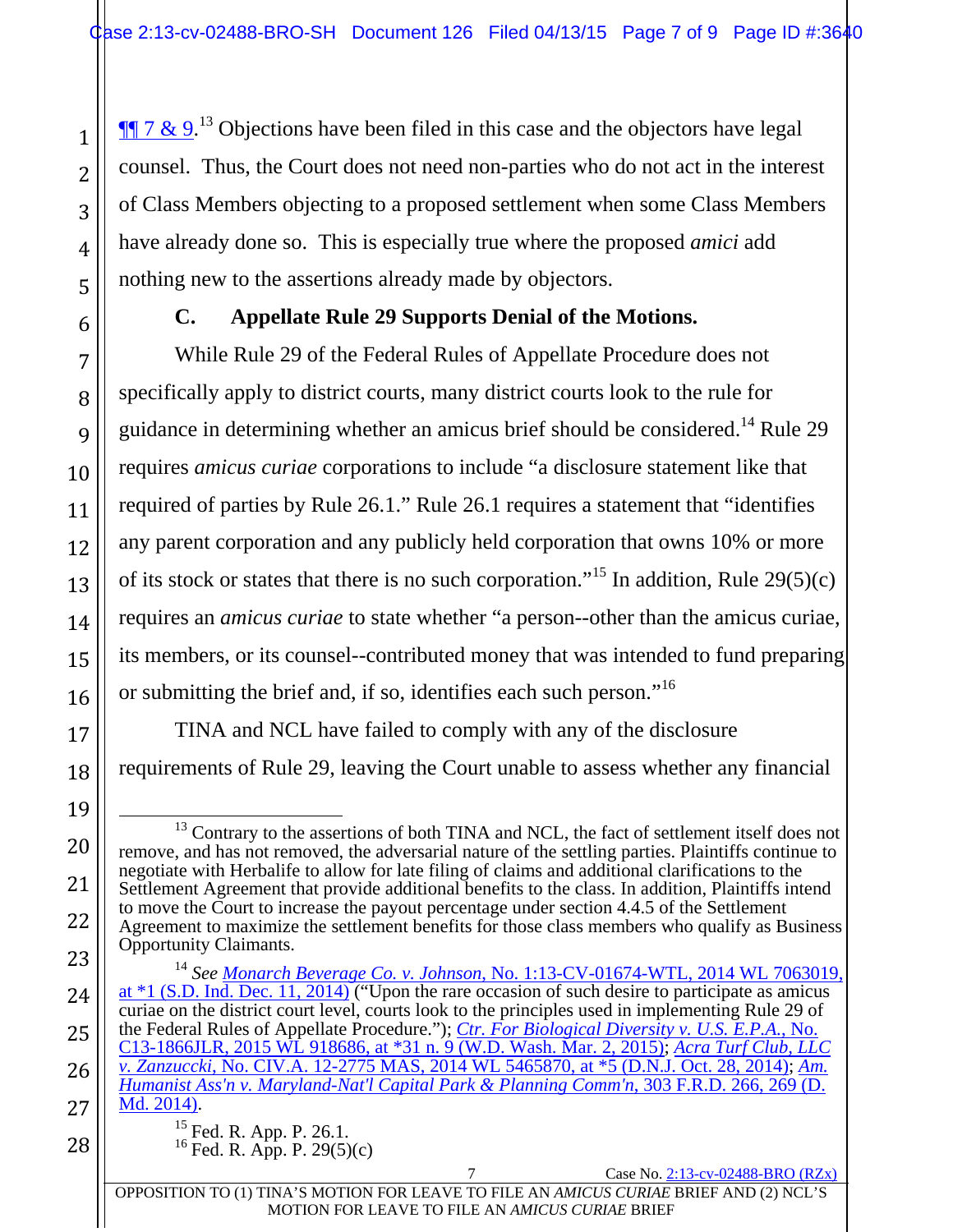incentives exist for filing their motions and, if so, what person or entity is behind them. Lack of financial and corporate disclosures provide the Court yet another basis for denying the motions, particularly given the widely publicized third party hedge fund investors who have substantial economic self-interest in the success or failure of Herbalife's business model.

#### **III. CONCLUSION**

The Court should deny both TINA's and NCL's motion for leave file to file objections to the Settlement Agreement shrouded in the cloak of *amicus curiae*  briefs.

Case No. 2:13-cv-02488-BRO (RZx) OPPOSITION TO (1) TINA'S MOTION FOR LEAVE TO FILE AN *AMICUS CURIAE* BRIEF AND (2) NCL'S MOTION FOR LEAVE TO FILE AN *AMICUS CURIAE* BRIEF DATED: April 13, 2015 FABIAN & CLENDENIN, P.C. FOLEY BEZEK BEHLE & CURTIS LLP /s/ Scott M. Petersen Philip D. Dracht Scott M. Petersen Jason W. Hardin Thomas G. Foley, Jr. Robert A. Curtis Justin P. Karczag *Attorneys for Plaintiffs*